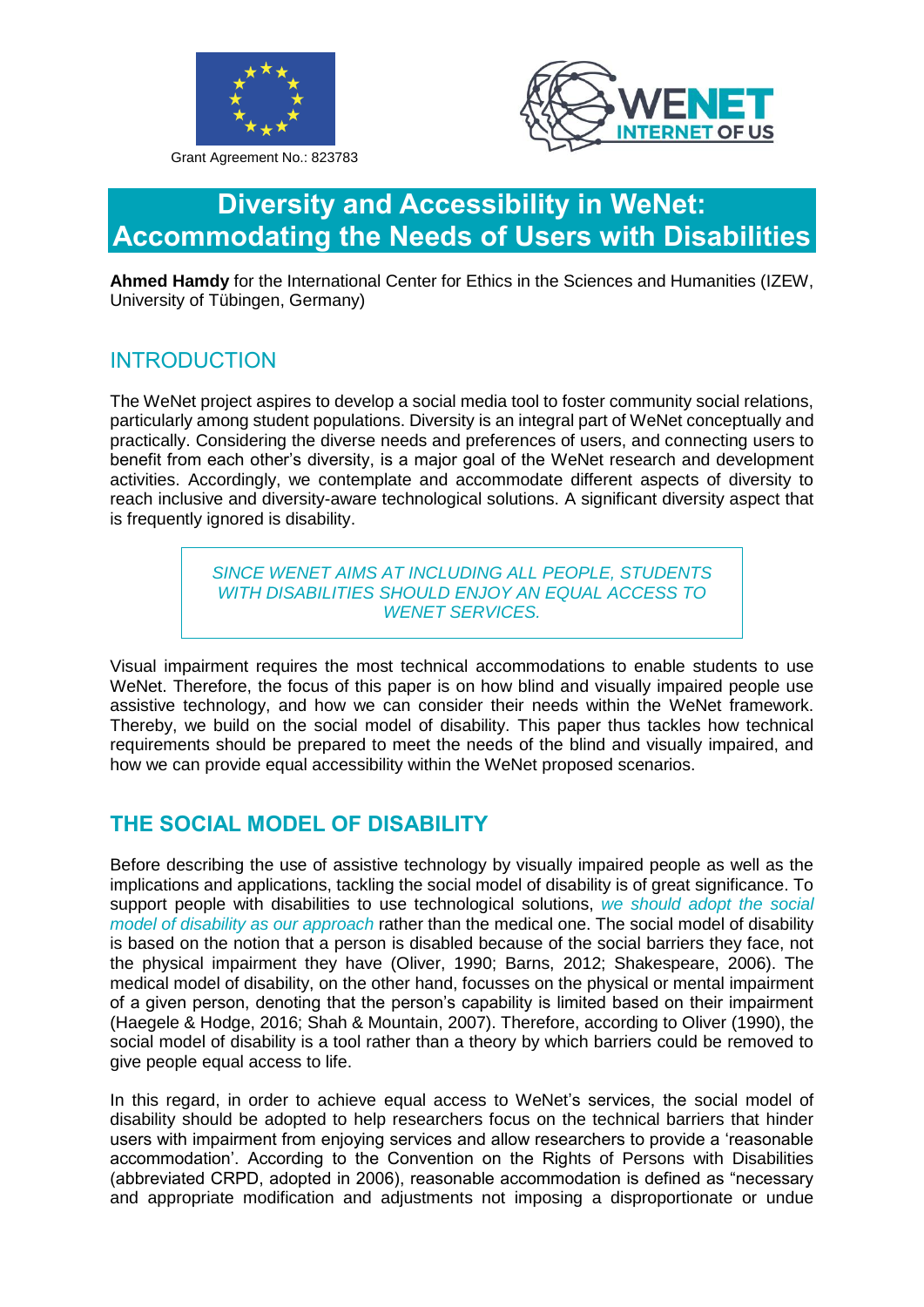

burden, where needed in a particular case, to ensure to persons with disabilities the enjoyment or exercise on an equal basis with others of all human rights and fundamental freedoms" (see Article 2).

#### *IT IS NOT A PRIVILEGE TO PROVIDE A PERSON WITH DISABILITY WITH ACCOMMODATION BUT RATHER AN INHERENT RIGHT.*

According to the CRPD Article 10 "Right to life": "States Parties reaffirm that every human being has the inherent right to life and shall take all necessary measures to ensure its effective enjoyment by persons with disabilities on an equal basis with others."

Building on this, assistive technology should be utilized in WeNet to enhance users' experience and facilitate inclusiveness for people with disabilities. There are two general definitions of assistive technology as employed in the American Disability Act (1990) and the Assistive Technology Act (1998):

- $\rightarrow$  assistive technology device
- $\rightarrow$  assistive technology service

Assistive technology device refers to an item, piece of equipment or a product system, whether acquired commercially or customized, that improves and facilitates the functional ability of a person with disability. Examples of assistive devices include braille notetakers, OCR (Optical Character Recognition) programs, screen readers used by the blind to access computers and smart devices with their different platforms and even recording devices. Assistive technology service, on the other hand, includes any service that assists a person with disability through adapting various services. One example is banking services that facilitate the usage of banking services by people with disabilities like turning an ATM into an accessible usable system (Edyburn, 2004; Alper & Rahanirina, 2006). In light of the social model of disability, the main aim of assistive technology is to "overcome the gap between what a disabled person wants to do and what the existing social infrastructure allows them to do. It consists of equipment, devices and systems that can be used to overcome the social, infrastructure and other barriers experienced by disabled people that prevent their full and equal participation in all aspects of society" (Hersh & Johnson, 2010).

Based on the above, *the WeNet technology should be adapted to meet blind users' needs*, and to provide them with equal access to its services and eliminate the technical barriers that hinder them from benefiting from WeNet services. This means that special software that blind people use has to be compatible with the WeNet technical standards.

# **HOW DO THE BLIND USE DEVICES?**

It is important to discuss some of the techniques employed by blind people to use computers and smart devices. An essential tool for the blind and visually impaired is screen readers. As long as vision does not help to perceive information, screen readers help convert the content on a screen into an auditory speech. It "interprets things on the screen (text, images, links, and so on) and converts these to a format that visually impaired people are able to consume and interact with" (Ashton, 2018).

These screen readers include Jaws and NVDA for MS Windows, Voiceover for Apple devices and Talkback for Android systems (the reference list below includes relevant resources to provide more information on how such programs work). It is not only about converting text into

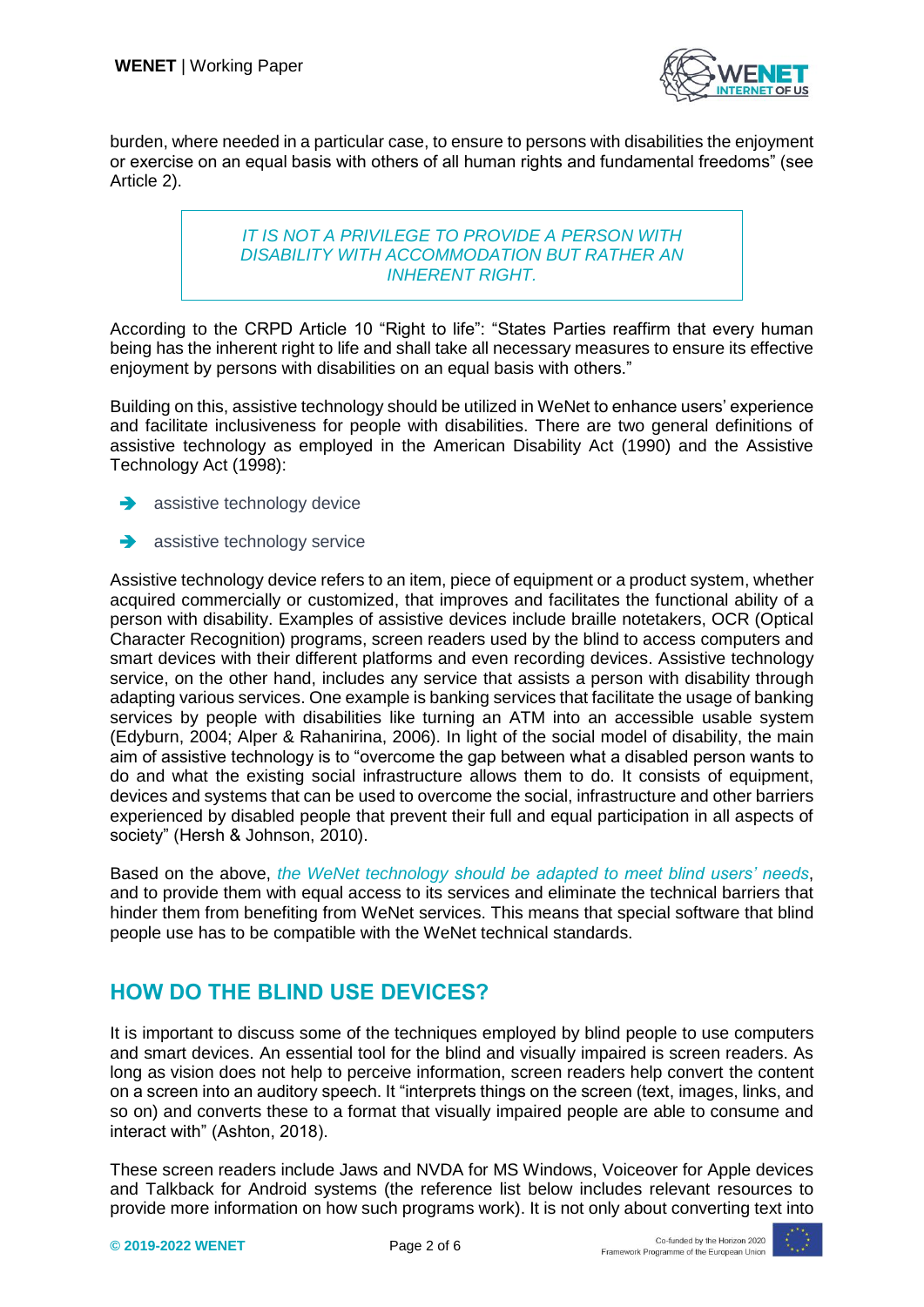

speech, but also about providing the user with the ability to navigate such screen. For instance, through such programs, the blind person is able to navigate a webpage using certain combinations of keys to achieve certain tasks including typing or filling in forms.

Furthermore, screen readers help in using various applications including word processors, email clients, and web browsers. These programs are provided on different platforms such as MS Windows and Apple's OS.

> *IN ORDER TO MAKE AN APP ACCESSIBLE FOR SUCH SCREEN READERS, THE APP DEVELOPERS SHOULD ADHERE TO CERTAIN TECHNICAL REQUIREMENTS TO ENABLE BLIND PEOPLE TO USE THEIR PREFERRED SCREEN READER ON THE APPLICATIONS.*

This means that developers should be aware of the technicalities of building accessible apps in IOS and Android systems. To support technology developers, accessibility standards and guidelines are available so that a given content can be made accessible (for guidance, please see the following resources cited below: Web Accessibility Initiative, Android Developers, Apple Developers). These guidelines and standards differ from one application to another, and from one institution to another. For a concrete example, please see Henry Swan's case study of the BBC iPlayer (Swan, 2015). He recommends to consider the following resources: accessibility standards and guidelines, screen reader testing guidelines and mobile accessibility standards and guidelines. To ensure equal access to WeNet's services, the development team should draw on these and similar standards. Despite the additional effort, technical accommodation and accessibility should be a priority to guarantee inclusiveness and equality.

### **ACCESSIBILITY IN WENET**

After clarifying how the blind and visually impaired use assistive technology, we can now move on to apply this knowledge to WeNet. To examine a clear case, we use the following scenario:

> "A WeNet user is looking for a group of people to eat together in a social dining event. A user has the WeNet app and creates a request for a group activity, that they entitle, "let's eat together." In the app, the user can specify what types of food and discussion topics the other users should bring to make the most of the gathering. The WeNet app then finds matches for the user and suggests other WeNet users as participants in the "let's eat together" event. The WeNet app matches users based on the data they feed the system. This data can include: location tracked via sensor data, gender as indicated by the user, food items the user has shopped via self-report or tracking webpages, self-reports of user eating habits, political views such as membership in a party, tweets and posts about their views of environmental issues, restaurant reviews, and more."

When examining this scenario, two sides of the story matter. The first side is the technical interface of WeNet that has been mentioned above. That is, the technical features should meet the assistive technology standards. The second side concerns the social aspect, that is, how WeNet guarantees that a disabled person is not excluded in the previously mentioned scenario. To analyze the social aspects of this scenario, two sub-scenarios could be derived here: 1) the impaired person is the inviting user, 2) the impaired person is the invited user.

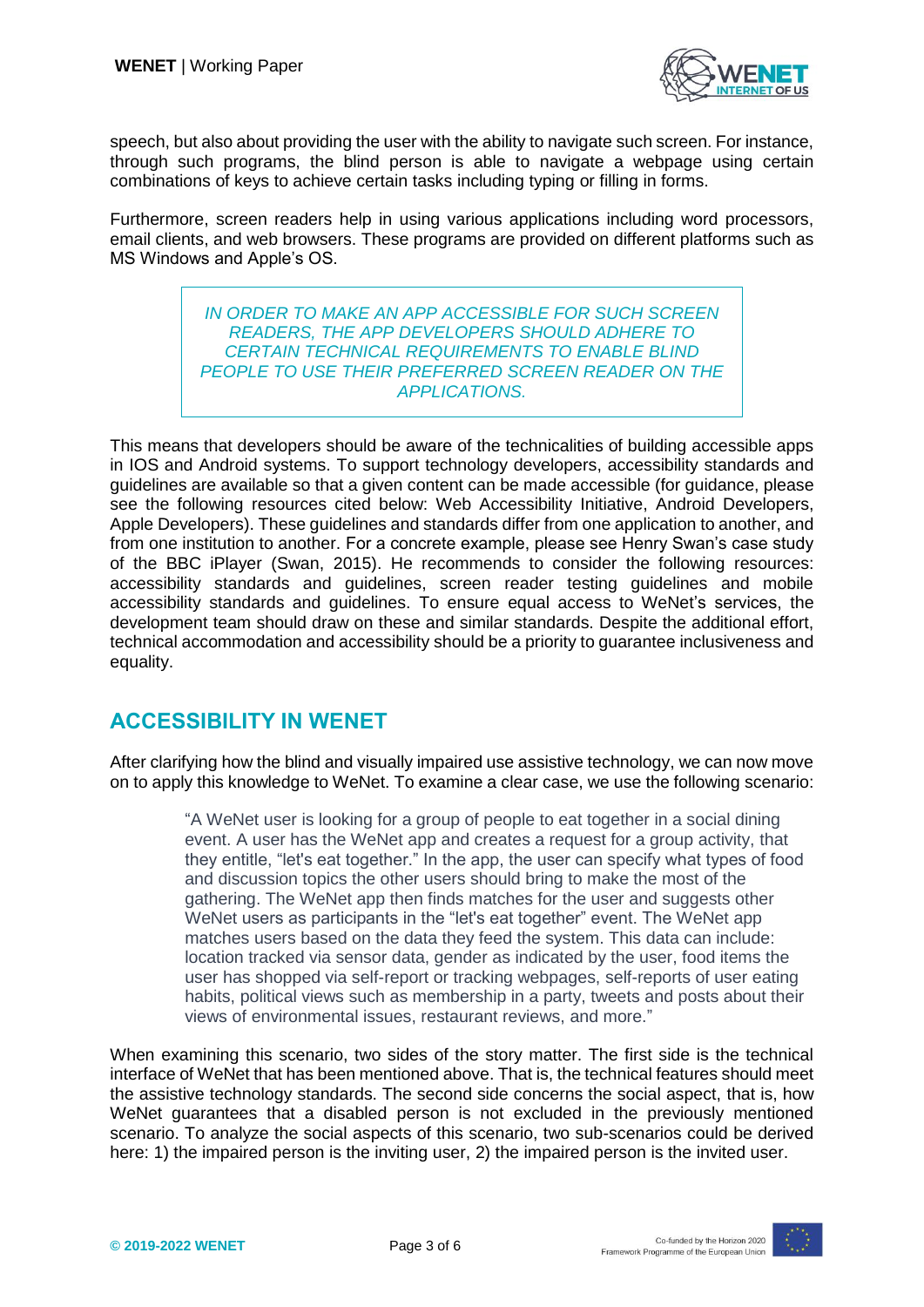

### A: The Impaired Person Is Inviting

When imagining this scenario; an impaired person is posting an invitation for a dining social gathering. What kind of situations could be imagined here? If the impaired person, disregarding the type the disability, is inviting for a social gathering in their place, it is likely that this person needs assistance in the preparation of the event. If the impaired person is inviting for a social gathering at another place, it is likely that this person needs help to go to this place. In both cases, the user may need help to accomplish the activity. *In this regard, a possible suggested technique is to add some tools in the form of buttons to request help. However, this tool should be generic and inclusive, which means that it should not be specially designed for impaired people to avoid social stigma.* As studies argue, some people with disabilities do not use assistive technology that is specifically designed for impaired people to avoid social stigma and feeling different or excluded (Foley & Ferri, 2012; Söderström & Ytterhus, 2010). Therefore, a generic inclusive solution could be a good instrument to avoid the exclusion of impaired people from WeNet's social activities.

#### B: The Impaired Person Is Invited

The second possibility is that the impaired person is invited. What kind of obstacles could be imagined in this situation? When the impaired person receives the invitation for a social gathering, a possible obstacle could be that the person has difficulties accessing the event place. The person might need a personal help to go to the place in case of lacking mobility skills or not adapting to the surrounding environment. This person could be blind, a wheelchair user or any other physically impaired person who is not able to access the event location. A technical solution should be provided to help this person. Consequently, a similar tool such as *a "request support" button* should be provided to facilitate such process. Again, such tools should be generic, that is, they should be usable in different situations to serve all users. They might allow users, whether impaired or not, to specify the kind of support needed. The categories to be added in this case, for instance, could be

- "I need someone to accompany me to the event."
- $\rightarrow$  "I want someone to show me the way."
- ◆ "Can somebody volunteer to help in preparing the event?"

Such options are supposed to reach users in near locations or those who have subscribed to the mentioned event. Another option that could be added is voice or video live chat where a user can communicate with another user to request support. This could be geared to those who would approve the support request or it could be a generic option, that is, chat with whoever is in the near location regardless of the event.

A good example to be studied in this case is "Be My Eyes" which is a mobile app that connects volunteers with visually impaired around the world with different languages. It works like this: When a blind person needs help, they can press a button to request support, and the app looks for the available volunteer in the requested language and connects both via video chatting. Hence, in such a scenario, the impaired person can choose to connect with other volunteering users to ask for help even if the volunteers are not part of the original social eating event.

In all scenarios, the person should receive the requested help by any means. A proposed option could be that the user, when inviting for an event, has the option to add what is needed for preparing this event and ask whoever responds to such an invitation to interact with the requested help and commit. The user could also have the choice to make the requested support mandatory or else the event would not take place. These suggested solutions are to provide examples that ensure that WeNet services can be used equally by impaired and non-

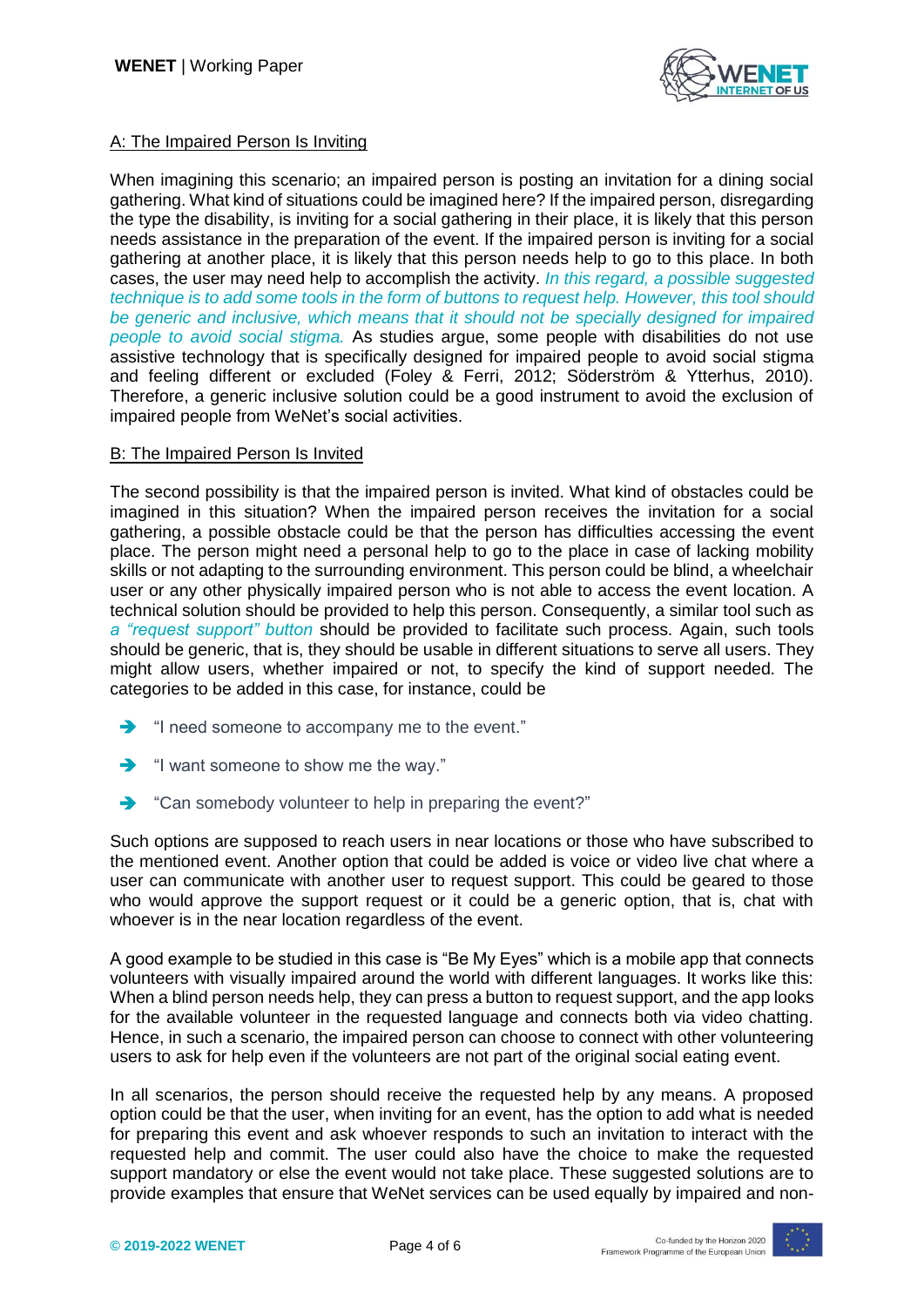

impaired persons. More ideas to accommodate the needs of diverse users should be developed, abiding by international accessibility standards of the commonly used platforms such as Android and iOS and international conventions on human rights.

### **CONCLUSION**

The scenarios and the suggested actions discussed here are specifically for people with disabilities who will be using WeNet services. Two principal aspects should be considered: the technical aspect and the social aspect. To make WeNet accessible for all users, technical accessibility standards should be considered carefully to enable all users, including people with disabilities, to effectively and efficiently use these services. The social aspect is equally important to consider to guarantee equality and diversity among all users, and particularly to avoid discrimination and social stigma. Consequently, accommodating WeNet services technically is of a great significance to realize inclusiveness of all users, and abide by international conventions and accessibility standards that pave the way for a just information society.

*About the author: Ahmed Hamdy is a graduate student of political science at the American University in Cairo & University of Tuebingen. Research interests: International relations, gender and diversity, accessibility, political economy, Middle East, populism, development. [e-mail: a-hamdy@aucegypt.edu](mailto:e-mail:%20a-hamdy@aucegypt.edu)*

### **References**

Alper, S., & Raharinirina, S. (2006). Assistive Technology for Individuals with Disabilities: A Review and Synthesis of the Literature. Journal of Special Education Technology, 21(2), 47- 64.

Americans With Disabilities Act of 1990, Pub. L. No. 101-336, 104 Stat. 328 (1990).

Apple. Vision Accessibility. https://www.apple.com/accessibility/iphone/vision/

Apple Developer. Making Your IOS App Accessible.

https://developer.apple.com/library/archive/documentation/UserExperience/Conceptual/iPhon eAccessibility/Making\_Application\_Accessible/Making\_Application\_Accessible.html#//apple\_r ef/doc/uid/TP40008785-CH102-SW5

Android Central. What is Google Talk Back? https://www.androidcentral.com/what-googletalk-back

Android Developers. Build More Accessible Apps. https://developer.android.com/guide/topics/ui/accessibility/index.html

Ashton, C. (2018). I Used The Web For A Day Using A Screen Reader. Smashing Magazine.

Barnes, C. (2012). Understanding the Social Model of Disability (pp. 12-29). London: Routledge.

Be My Eyes. https://www.bemyeyes.com

Edyburn, D. L. (2004). Rethinking Assistive Technology. Special Education Technology Practice, 5(4), 16-23.